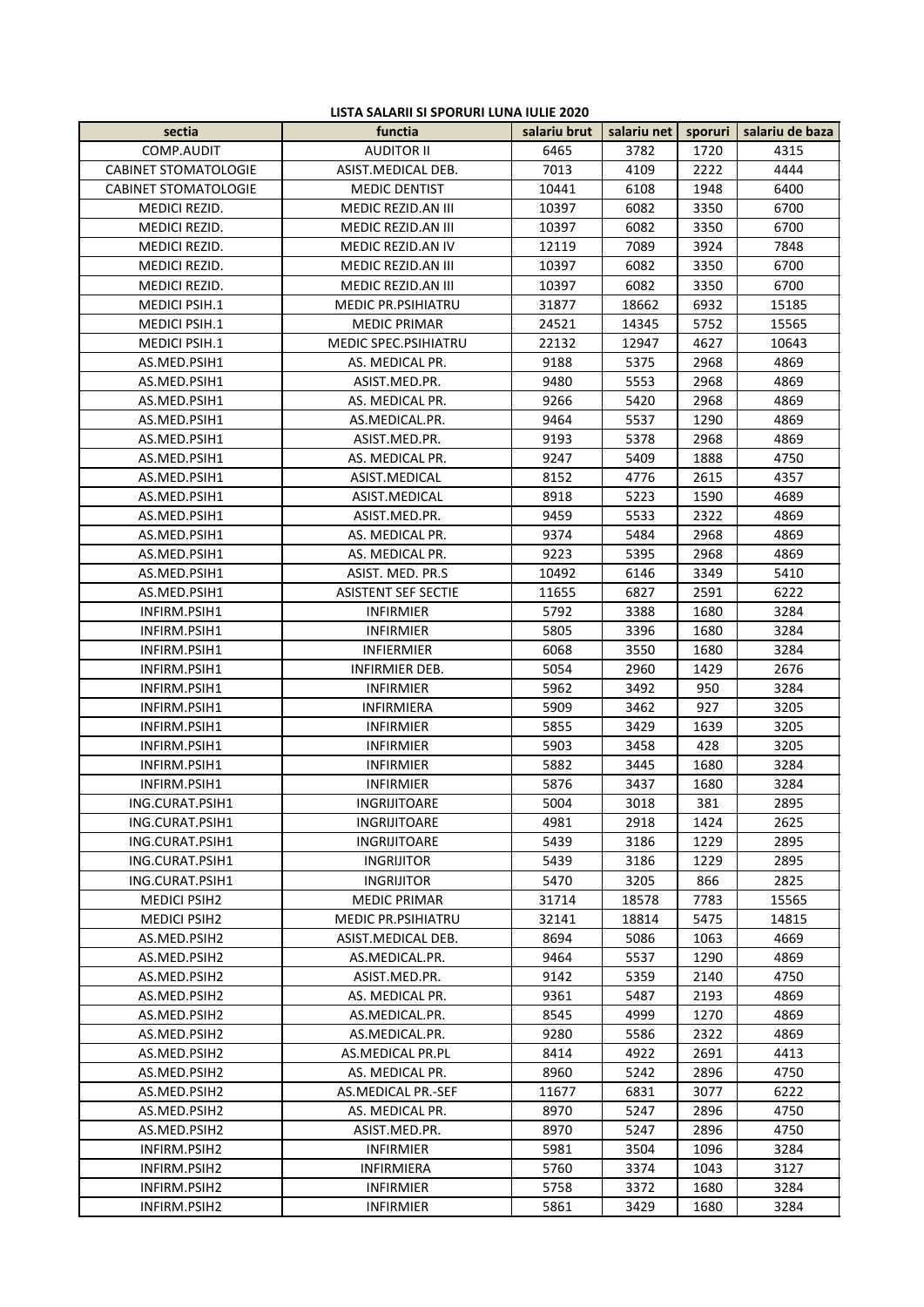| INFIRM.PSIH2                 | INFIRMIERA DEB.           | 5028  | 2945  | 1118 | 2676  |
|------------------------------|---------------------------|-------|-------|------|-------|
| INFIRM.PSIH2                 | <b>INFIRMIER</b>          | 5979  | 3497  | 1680 | 3284  |
| INFIRM.PSIH2                 | <b>INFIRMIER</b>          | 6064  | 3548  | 1169 | 3284  |
| INFIRM.PSIH2                 | <b>INFIRMIER</b>          | 5745  | 3365  | 1680 | 3284  |
| INFIRM.PSIH2                 | <b>INFIRMIER</b>          | 5672  | 3323  | 641  | 3205  |
| INFIRM.PSIH2                 | <b>INFIRMIER</b>          | 6005  | 3517  | 1388 | 3284  |
| ING.CURAT.PSIH2              | <b>INGRIJITOR</b>         | 5215  | 3054  | 1570 | 2895  |
| ING.CURAT.PSIH2              | <b>INGRIJITOR</b>         | 5418  | 3173  | 1366 | 2895  |
| ING.CURAT.PSIH2              | INGRIJITOARE              | 5391  | 3158  | 1066 | 2825  |
| ING.CURAT.PSIH2              | INGRIJITOARE              | 5272  | 3084  | 1495 | 2756  |
|                              |                           |       |       |      |       |
| <b>MEDICI PSIH3</b>          | <b>MEDIC PR.PSIHIATRU</b> | 31161 | 18244 | 7262 | 15185 |
| <b>MEDICI PSIH3</b>          | <b>MEDIC SPECIALIST</b>   | 19251 | 11505 | 5092 | 12327 |
| AS.MED.PSIH3                 | AS.MEDICAL.PR.S           | 10602 | 6202  | 1893 | 5410  |
| AS.MED.PSIH3                 | AS.MEDICAL.PR.            | 9266  | 5420  | 2968 | 4869  |
| AS.MED.PSIH3                 | AS.MEDICAL.PR.            | 9200  | 5382  | 2968 | 4869  |
| AS.MED.PSIH3                 | AS.MEDICAL.PR.            | 9460  | 5544  | 1677 | 4869  |
| AS.MED.PSIH3                 | ASISTENT SEF SECTIE       | 11437 | 6691  | 3725 | 6222  |
| AS.MED.PSIH3                 | AS.MEDICAL.PR.            | 9335  | 5468  | 2968 | 4869  |
| AS.MED.PSIH3                 | AS. MEDICAL PR.           | 8919  | 5217  | 2210 | 4634  |
| AS.MED.PSIH3                 | AS.MEDICAL.PR.            | 9374  | 5484  | 2968 | 4869  |
| AS.MED.PSIH3                 | AS.MEDICAL.PR.            | 9353  | 5472  | 2968 | 4869  |
| AS.MED.PSIH3                 | ASISTENT MEDICAL          | 8181  | 4793  | 1932 | 4357  |
| INFIRM.PSIH3                 | INFIRMIERA DEB.           | 4814  | 2820  | 1143 | 2805  |
| INFIRM.PSIH3                 | <b>INFIRMIER</b>          | 5788  | 3386  | 428  | 3205  |
| INFIRM.PSIH3                 | <b>INFIRMIER</b>          | 5801  | 3398  | 1680 | 3284  |
| INFIRM.PSIH3                 | <b>INFIRMIER</b>          | 5792  | 3388  | 1639 | 3205  |
| INFIRM.PSIH3                 | <b>INFIRMIER</b>          | 6000  | 3515  | 1169 | 3284  |
| INFIRM.PSIH3                 | <b>INFIRMIER</b>          | 5814  | 3406  | 1680 | 3284  |
| INFIRM.PSIH3                 | <b>INFIRMIER</b>          | 5349  | 3129  | 962  | 2858  |
| INFIRM.PSIH3                 | <b>INFIRMERA</b>          | 5702  | 3340  | 1680 | 3284  |
| INFIRM.PSIH3                 | <b>INFIRMIER</b>          | 5876  | 3437  | 1680 | 3284  |
| ING.CURAT.PSIH3              | INGRIJITOARE              | 5406  | 3162  | 1133 | 2825  |
| ING.CURAT.PSIH3              | INGRIJITOARE              | 5387  | 3151  | 400  | 2825  |
| ING.CURAT.PSIH3              | INGRIJITOARE              | 5017  | 2939  | 805  | 2625  |
| ING.CURAT.PSIH3              | INGRIJITOARE              | 5372  | 3148  | 866  | 2825  |
| ING.CURAT.PSIH3              | <b>INGRIJITOR</b>         | 5409  | 3164  | 866  | 2825  |
| <b>MEDICI PSIH4</b>          | <b>MEDIC PRIMAR</b>       | 21125 | 13773 | 1692 | 15565 |
| AS.MED.PSIH4                 | ASIST.MEDICAL PR.         | 9134  | 5343  | 2896 | 4750  |
| AS.MED.PSIH4                 | ASIST.MED.DEB.            | 8078  | 4731  | 1605 | 4233  |
| AS.MED.PSIH4                 | AS.MEDICAL.PR.            | 9150  | 5352  | 2266 | 4750  |
|                              |                           |       |       |      | 4750  |
| AS.MED.PSIH4<br>AS.MED.PSIH4 | AS.MEDICAL.PR.            | 9196  | 5387  | 2896 |       |
|                              | ASISTENT MEDICAL          | 9330  | 5458  | 2968 | 4869  |
| AS.MED.PSIH4                 | ASIST.MEDICAL             | 8754  | 5121  | 1909 | 4575  |
| AS.MED.PSIH4                 | AS. MEDICAL PR.           | 8832  | 5174  | 2825 | 4634  |
| AS.MED.PSIH4                 | ASIST.MEDICAL             | 8030  | 4703  | 1949 | 4150  |
| AS.MED.PSIH4                 | AS.MEDICAL PR.            | 9468  | 5546  | 1548 | 4869  |
| AS.MED.PSIH4                 | ASIST.MEDICAL PR.         | 9047  | 5292  | 2896 | 4750  |
| AS.MED.PSIH4                 | ASISTENT SEF SECTIE       | 11809 | 6918  | 3725 | 6222  |
| AS.MED.PSIH4                 | ASIST.MEDICAL PR.         | 8832  | 5174  | 2825 | 4634  |
| INFIRM.PSIH4                 | <b>INFIRMIER</b>          | 5923  | 3470  | 1069 | 3205  |
| INFIRM.PSIH4                 | INFIRMIERA DEB.           | 5182  | 3035  | 1057 | 2676  |
| INFIRM.PSIH4                 | <b>INFIRMIERA</b>         | 5364  | 3144  | 941  | 2858  |
| INFIRM.PSIH4                 | <b>INFIRMIER</b>          | 6093  | 3565  | 1169 | 3284  |
| INFIRM.PSIH4                 | <b>INFIRMIER</b>          | 6180  | 3620  | 1169 | 3284  |
| INFIRM.PSIH4                 | <b>INFIRMIER</b>          | 5969  | 3497  | 1680 | 3284  |
| INFIRM.PSIH4                 | <b>INFIRMIER</b>          | 5575  | 3265  | 1600 | 3127  |
| INFIRM.PSIH4                 | <b>INFIRMIER</b>          | 5969  | 3497  | 1680 | 3284  |
| ING.CURAT.PSIH4              | INGRIJITOARE              | 5545  | 3248  | 1570 | 2895  |
| ING.CURAT.PSIH4              | INGRIJITOARE              | 5117  | 2997  | 1053 | 2625  |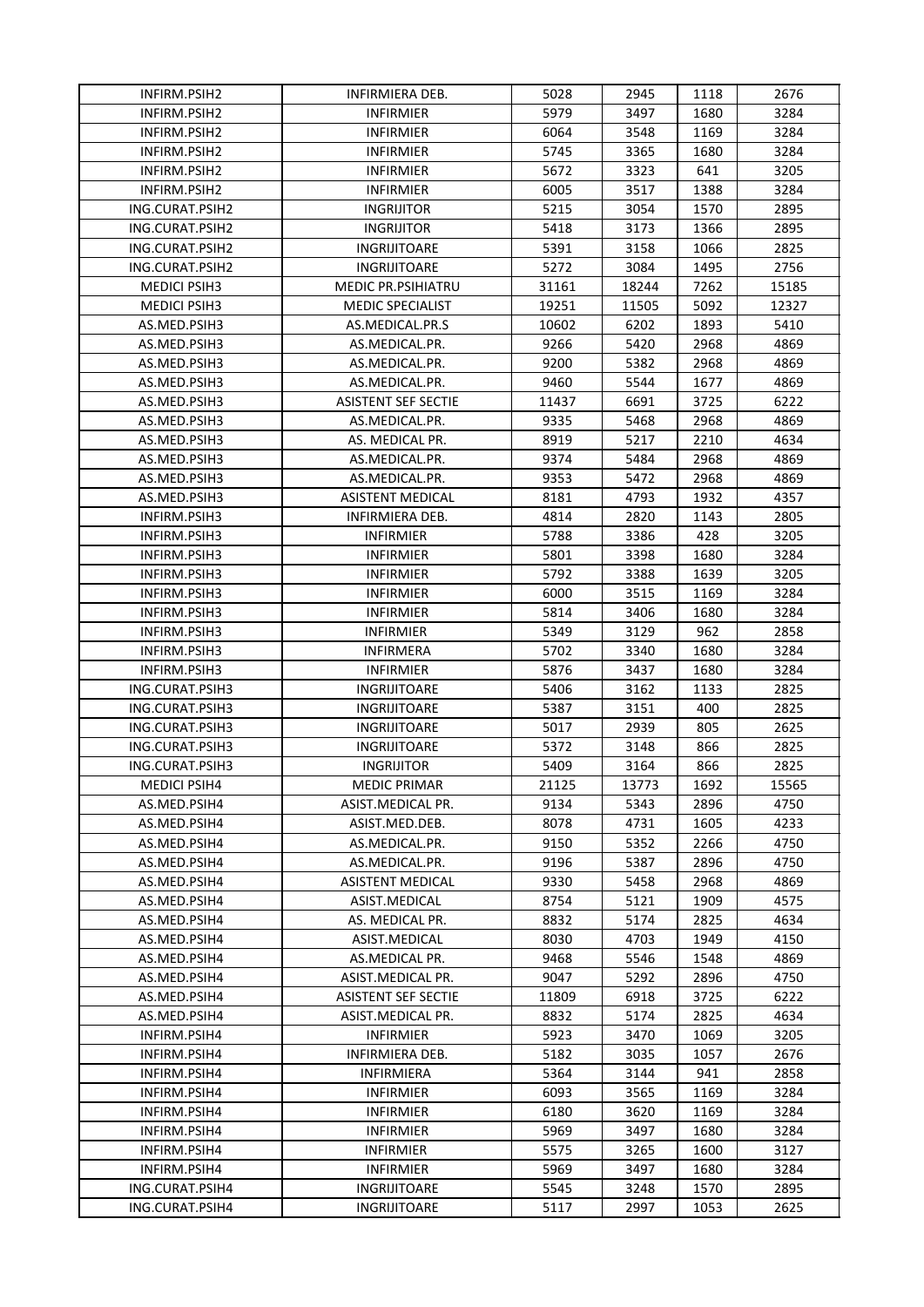| ING.CURAT.PSIH4      | <b>INGRIJITOR</b>          | 5312  | 3112  | 1570 | 2895  |
|----------------------|----------------------------|-------|-------|------|-------|
| ING.CURAT.PSIH4      | MUNC.NEC.                  | 6056  | 3547  | 1680 | 3284  |
| ING.CURAT.PSIH4      | <b>INGRIJITOR</b>          | 5601  | 3281  | 533  | 2825  |
| ING.CURAT.PSIH4      | MUNC.NECALIF.              | 6017  | 3525  | 1680 | 3284  |
| <b>MEDICI PSIH5</b>  | <b>MEDIC PR.PSIHIATRU</b>  | 32167 | 18832 | 5612 | 15185 |
| <b>MEDICI PSIH5</b>  | <b>MEDIC SPECIALIST</b>    | 19112 | 11181 | 5092 | 12327 |
| AS.MED.PSIH5         | ASIST.MEDICAL              | 8619  | 5042  | 2148 | 4575  |
| AS.MED.PSIH5         | AS.MEDICAL.PR.             | 9353  | 5472  | 2322 | 4869  |
| AS.MED.PSIH5         | AS.MEDICAL PR.             | 9215  | 5390  | 2452 | 4869  |
| AS.MED.PSIH5         | AS.MEDICAL PR.             | 9255  | 5413  | 1548 | 4869  |
| AS.MED.PSIH5         | AS.MEDICAL PR.             | 9214  | 5390  | 2322 | 4869  |
| AS.MED.PSIH5         | ASISTENT MEDICAL           | 8473  | 4957  | 2745 | 4575  |
| AS.MED.PSIH5         | AS.MEDICAL PR.             | 9240  | 5405  | 2322 | 4869  |
| AS.MED.PSIH5         | AS.MEDICAL.PR.             | 9459  | 5533  | 2322 | 4869  |
| AS.MED.PSIH5         | AS.MEDICAL PR.SEF          | 11666 | 6824  | 2915 | 6222  |
| AS.MED.PSIH5         | AS.MEDICAL PR.             | 8870  | 5196  | 2518 | 4750  |
| AS.MED.PSIH5         | AS.MEDICAL PR.             | 8832  | 5167  | 2896 | 4750  |
| INFIRM.PSIH5         | <b>INFIRMIER</b>           | 5792  | 3388  | 1639 | 3205  |
| INFIRM.PSIH5         | <b>INFIRMIER</b>           | 5869  | 3439  | 1315 | 3284  |
| INFIRM.PSIH5         | INFIRMIERA                 | 5215  | 3050  | 941  | 2858  |
| INFIRM.PSIH5         | INFIRMIERA                 | 5217  | 3052  | 1283 | 2858  |
| INFIRM.PSIH5         | <b>INFIRMIERA</b>          | 5957  | 3485  | 1069 | 3205  |
| INFIRM.PSIH5         | <b>INFIRMIER</b>           | 5361  | 3136  | 1524 | 2978  |
| INFIRM.PSIH5         | INFIRMIERA                 | 5490  | 3211  | 1539 | 3127  |
| INFIRM.PSIH5         | <b>INFIRMIER</b>           | 5697  | 3333  | 1600 | 3127  |
| INFIRM.PSIH5         | <b>INFIRMIER</b>           | 5931  | 3474  | 1242 | 3284  |
| ING.CURAT.PSIH5      | <b>INGRIJITOARE</b>        | 5378  | 3150  | 1061 | 2825  |
| ING.CURAT.PSIH5      | <b>INGRIJITOR</b>          | 5315  | 3109  | 1570 | 2895  |
| ING.CURAT.PSIH5      | <b>INGRIJITOR</b>          | 5337  | 3127  | 1229 | 2895  |
| ING.CURAT.PSIH5      |                            | 5374  | 3144  | 1570 | 2895  |
| MEDICI PSIH 6        | <b>MEDIC PR.PSIHIATRU</b>  | 33257 | 19470 | 6807 | 15656 |
| <b>MEDICI PSIH 6</b> | <b>MEDIC PRIMAR</b>        | 23776 | 13909 | 7444 | 15565 |
| MEDICI PSIH 6        | <b>MEDIC SPECIALIST</b>    | 24104 | 14111 | 3644 | 11175 |
| AS.MED.PSIH 6        | ASIST.MED.PR.              | 9353  | 5481  | 2322 | 4869  |
| AS.MED.PSIH 6        | ASIST.MEDICAL DEB.         | 6871  | 4026  | 2180 | 3750  |
| AS.MED.PSIH 6        | AS.MEDICAL PR.             | 9012  | 5281  | 2266 | 4750  |
| AS.MED.PSIH 6        | AS. MEDICAL PR.            | 9171  | 5374  | 2968 | 4869  |
| AS.MED.PSIH 6        | AIST.MED.PR.               | 8918  | 5225  | 2896 | 4750  |
| AS.MED.PSIH 6        | AS. MEDICAL PR.            | 8995  | 5270  | 2896 | 4750  |
| AS.MED.PSIH 6        | ASIST.MEDICAL.PR.          | 9404  | 5509  | 2193 | 4869  |
| AS.MED.PSIH 6        | ASIST.MED.PR.COORD.        | 9937  | 5821  | 1290 | 4869  |
| AS.MED.PSIH 6        | AS. MEDICAL PR.-sef sectie | 11532 | 6758  | 2904 | 6222  |
| AS.MED.PSIH 6        | AS. MEDICAL PR.            | 9242  | 5414  | 1511 | 4750  |
| AS.MED.PSIH 6        | AS. MEDICAL PR.            | 9310  | 5455  | 2968 | 4869  |
| AS.MED.PSIH 6        | ASISTENT MEDICAL           | 8239  | 4828  | 2615 | 4357  |
| INFIRM.PSIH.6        | INFIRMIERA DEB.            | 5426  | 3179  | 1498 | 2948  |
| INFIRM.PSIH.6        | <b>INFIRMIER</b>           | 5991  | 3509  | 1680 | 3284  |
| INFIRM.PSIH.6        | <b>INFIRMIER</b>           | 5880  | 3446  | 1639 | 3205  |
| INFIRM.PSIH.6        | INFIRMIERA                 | 5305  | 3107  | 1475 | 2858  |
| INFIRM.PSIH.6        | <b>INFIRMIER</b>           | 6097  | 3573  | 1096 | 3284  |
| INFIRM.PSIH.6        | <b>INFIRMIER</b>           | 5722  | 3352  | 1600 | 3127  |
| INFIRM.PSIH.6        | <b>INFIRMIER</b>           | 5896  | 3453  | 1023 | 3284  |
| INFIRM.PSIH.6        | INFIRMIER DEB.             | 5927  | 3473  | 862  | 3211  |
| ING.CURAT.PSIH.6     | <b>INGRIJITOR</b>          | 5482  | 3211  | 1570 | 2895  |
| ING.CURAT.PSIH.6     | INGRIJITOARE               | 5561  | 3259  | 1093 | 2895  |
| ING.CURAT.PSIH.6     | <b>INGRIJITOR</b>          | 5294  | 3101  | 667  | 2825  |
| ING.CURAT.PSIH.6     |                            |       | 3028  | 1533 | 2825  |
|                      | INGRIJITOARE               | 5168  |       |      |       |
| ING.CURAT.PSIH.6     | INGRIJITOARE               | 4258  | 2902  | 0    | 2426  |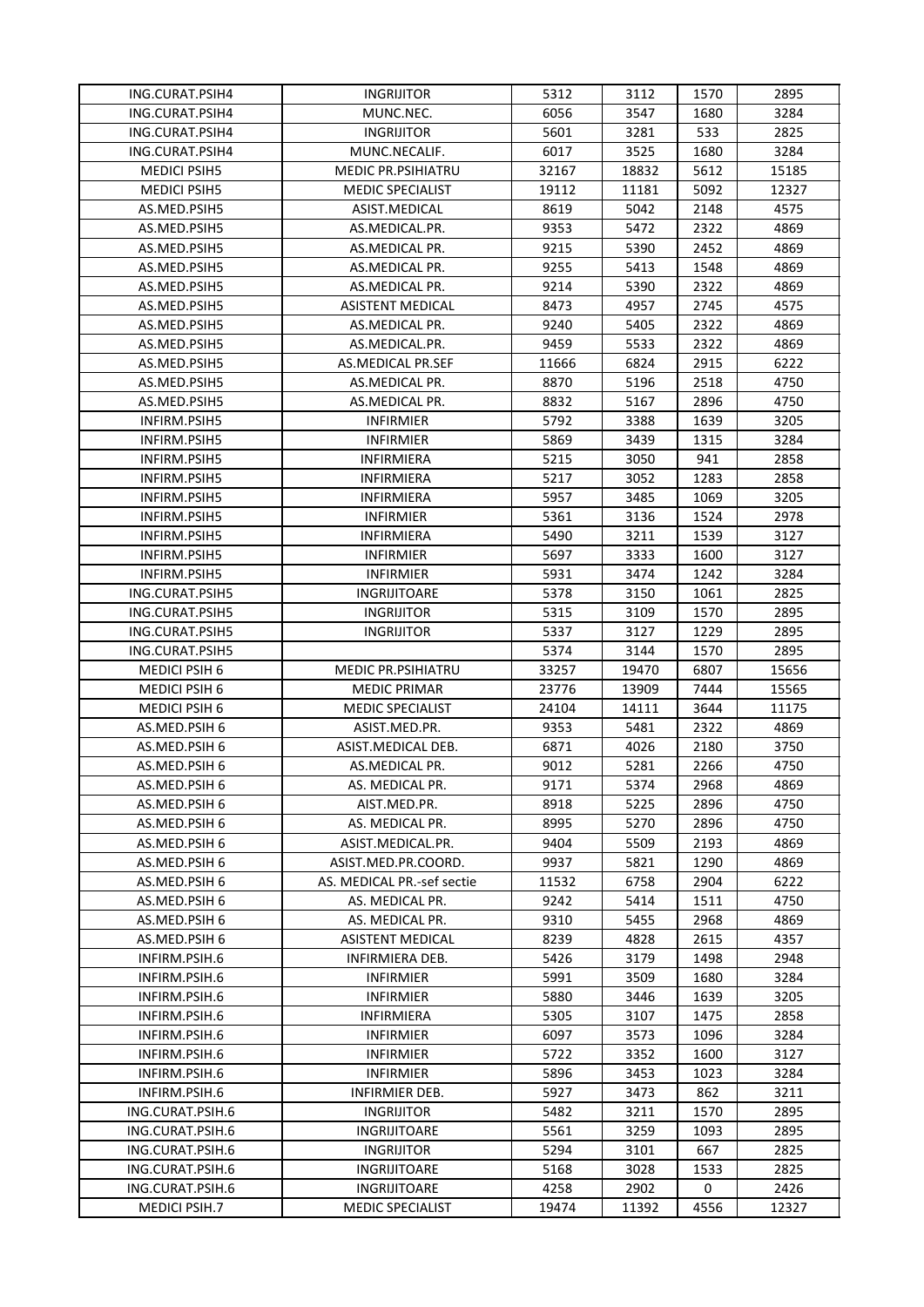| <b>MEDICI PSIH.7</b> | <b>MEDIC PR.PSIHIATRU</b>  | 33050 | 19348 | 5612 | 15185 |
|----------------------|----------------------------|-------|-------|------|-------|
| AS.MED.PSIH.7        | <b>ASISTENT MED.PR.</b>    | 9000  | 5272  | 2825 | 4634  |
| AS.MED.PSIH.7        | ASIST.MEDICAL PR.          | 8901  | 5207  | 2825 | 4634  |
| AS.MED.PSIH.7        | AS. MEDICAL PR.            | 8901  | 5207  | 2825 | 4634  |
| AS.MED.PSIH.7        | ASIST.MEDICAL PR.          | 8995  | 5269  | 1597 | 4634  |
| AS.MED.PSIH.7        | <b>ASISTENT SEF SECTIE</b> | 11785 | 6903  | 3725 | 6222  |
| AS.MED.PSIH.7        | AS. MEDICAL PR.            | 8745  | 5116  | 2825 | 4634  |
| AS.MED.PSIH.7        | AS.MEDICAL PR.PL           | 8849  | 5291  | 1719 | 4634  |
| AS.MED.PSIH.7        | AS. MEDICAL PR.            | 8920  | 5218  | 1597 | 4634  |
| AS.MED.PSIH.7        | AS.MED.PR.                 | 9274  | 5434  | 2193 | 4869  |
| AS.MED.PSIH.7        | ASIST.MED.PR.              | 9020  | 5284  | 2825 | 4634  |
| AS.MED.PSIH.7        | AS.MEDICAL PR.             | 9460  | 5542  | 1677 | 4869  |
| AS.MED.PSIH.7        | ASIST.MEDICAL DEB.         | 7776  | 4555  | 2462 | 4233  |
| INFIRM.PSIH.7        | INFIRMIERA DEB.            | 5400  | 3163  | 1498 | 2910  |
| INFIRM.PSIH.7        | <b>INFIRMIER</b>           | 6004  | 3517  | 1680 | 3284  |
| INFIRM.PSIH.7        | <b>INFIRMERA</b>           | 5549  | 3251  | 1585 | 3127  |
| INFIRM.PSIH.7        | <b>INFIRMIER</b>           | 5737  | 3361  | 1283 | 3205  |
| INFIRM.PSIH.7        | <b>INFIRMIER</b>           | 5833  | 3417  | 950  | 3284  |
| INFIRM.PSIH.7        | <b>INFIRMIERA</b>          | 5935  | 3476  | 1315 | 3284  |
| INFIRM.PSIH.7        | <b>INFIRMERA</b>           | 5725  | 3353  | 1118 | 3205  |
| INFIRM.PSIH.7        | <b>INFIRMIER</b>           | 6030  | 3533  | 1680 | 3284  |
| INFIRM.PSIH.7        | <b>INFIRMIER</b>           | 5917  | 3461  | 1680 | 3284  |
| ING.CURAT.PSIH.7     | <b>INGRIJITOR</b>          | 5447  | 3191  | 1093 | 2895  |
| ING.CURAT.PSIH.7     | <b>INGRIJITOR</b>          | 4786  | 2904  | 415  | 2756  |
| ING.CURAT.PSIH.7     | INGRIJITOARE               | 5396  | 3161  | 1533 | 2825  |
| ING.CURAT.PSIH.7     | <b>INGRIJITOR</b>          | 5272  | 3084  | 1495 | 2756  |
| ING.CURAT.PSIH.7     | INGRIJITOARE               | 5075  | 2972  | 1000 | 2825  |
| MEDICI PSIH.8        | <b>MEDIC PR.PSIHIATRU</b>  | 34499 | 20196 | 4737 | 15565 |
| AS.MED.PSIH8         | ASIST.MED.PR.              | 9459  | 5541  | 2322 | 4869  |
| AS.MED.PSIH8         | AS. MEDICAL PR.            | 9378  | 5493  | 2710 | 4869  |
| AS.MED.PSIH8         | AS. MEDICAL PR.            | 8780  | 5143  | 2825 | 4634  |
| AS.MED.PSIH8         | ASIST.MEDICAL              | 7844  | 4589  | 2490 | 4150  |
| AS.MED.PSIH8         | ASIST.MEDICAL PR.          | 8939  | 5236  | 2825 | 4634  |
| AS.MED.PSIH8         | ASISTENT MED.DEB.          | 6859  | 4018  | 2180 | 3750  |
| AS.MED.PSIH8         | ASIST.MEDICAL              | 8773  | 5140  | 1552 | 4575  |
| AS.MED.PSIH8         | ASIST.MED.PR.              | 9372  | 5490  | 2322 | 4869  |
| AS.MED.PSIH8         | ASIST.MED.PR.              | 9047  | 5299  | 2896 | 4750  |
| AS.MED.PSIH8         | AS.MEDICAL.PR.             | 9507  | 5569  | 1936 | 4869  |
| AS.MED.PSIH8         | AS.MEDICAL PR.PL           | 8741  | 5122  | 1520 | 4413  |
| AS.MED.PSIH8         | AS. MEDICAL PR.SEF         | 12068 | 7069  | 1928 | 6222  |
| AS.MED.PSIH8         | AS. MEDICAL PR.            | 9122  | 5343  | 1597 | 4634  |
| INFIRM.PSIH.8        | <b>INFIRMIER</b>           | 5718  | 3349  | 1639 | 3205  |
| INFIRM.PSIH.8        | <b>INFIRMIER</b>           | 5856  | 3430  | 1680 | 3284  |
| INFIRM.PSIH.8        | <b>INFIRMIER</b>           | 6025  | 3529  | 1315 | 3284  |
| INFIRM.PSIH.8        | <b>INFIRMIER</b>           | 6161  | 3609  | 1096 | 3284  |
| INFIRM.PSIH.8        | INFIRMIERA DEB.            | 5874  | 3442  | 1192 | 3133  |
| INFIRM.PSIH.8        | <b>INFIRMIER</b>           | 5934  | 3476  | 1680 | 3284  |
| INFIRM.PSIH.8        | <b>INFIRMIER</b>           | 5762  | 3375  | 1211 | 3205  |
| INFIRM.PSIH.8        | <b>INFIRMERA</b>           | 6187  | 3624  | 950  | 3284  |
| ING.CURAT.PSIH.8     | INGRIJITOARE               | 5420  | 3175  | 1570 | 2895  |
| ING.CURAT.PSIH.8     | INGRIJITOARE               | 4799  | 2811  | 1367 | 2426  |
| ING.CURAT.PSIH.8     | INGRIJITOARE               | 5565  | 3260  | 1229 | 2895  |
| ING.CURAT.PSIH.8     | <b>INGRIJITOR</b>          | 5582  | 3330  | 820  | 2895  |
| ING.CURAT.PSIH.8     | INGRIJITOARE               | 5337  | 3126  | 1176 | 2825  |
| POST.FIXE GEN.       | ASIS.MEDICAL               | 7269  | 4304  | 1443 | 4150  |
| POST.FIXE GEN.       | AS.MEDICAL PR.             | 10793 | 6323  | 2435 | 6222  |
| PSIHOLOGI/SOCIOLOG   | PSIHOLOG SP.               | 9124  | 5338  | 1976 | 6504  |
| PSIHOLOGI/SOCIOLOG   | PSIHOLOG PR.               | 10332 | 6058  | 2143 | 7573  |
| PSIHOLOGI/SOCIOLOG   | SOCIOLOG DEB.              | 5677  | 3325  | 1064 | 3601  |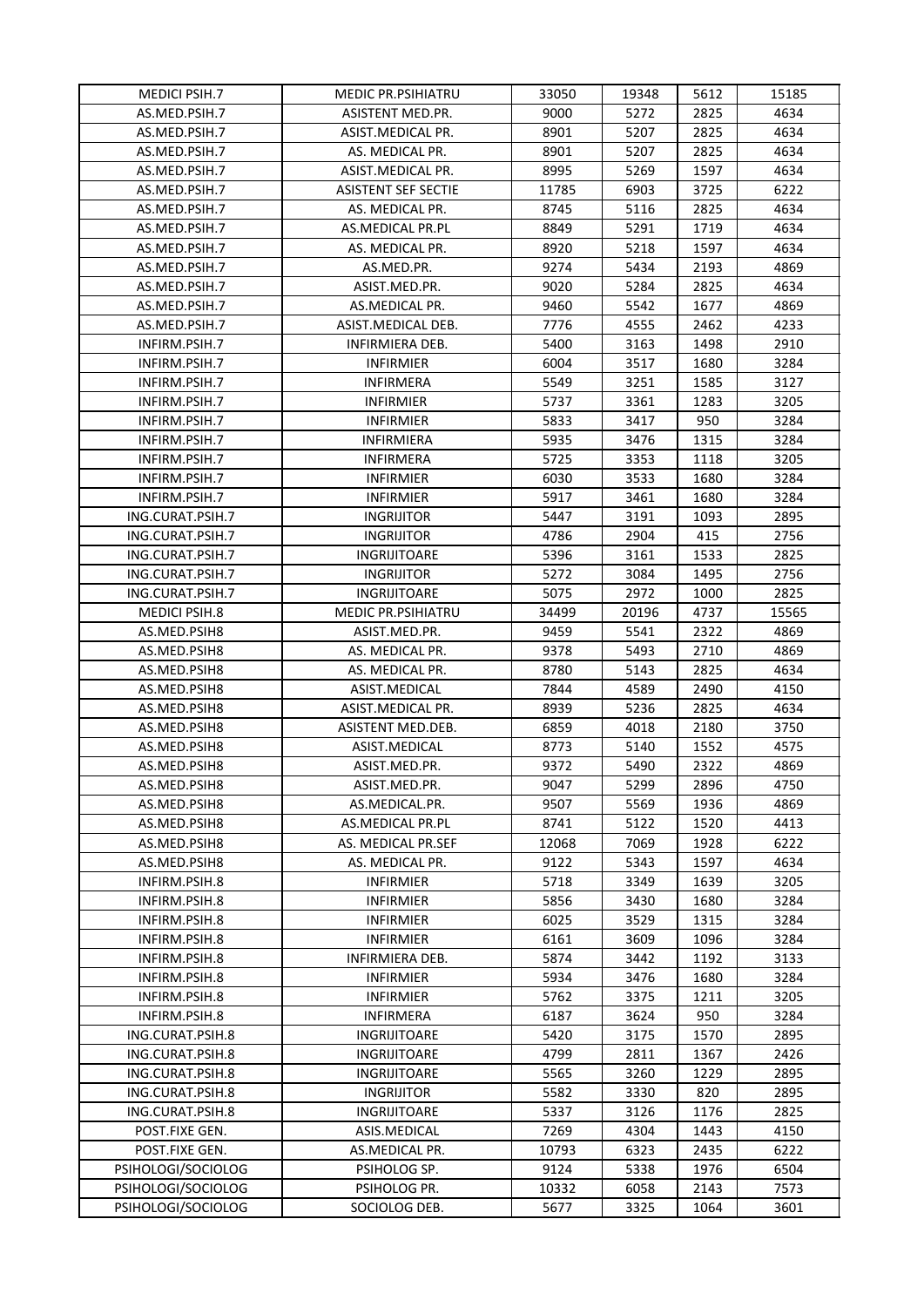| PSIHOLOGI/SOCIOLOG          | PSIHOLOG SP.             | 9325  | 5462  | 1620 | 6667  |
|-----------------------------|--------------------------|-------|-------|------|-------|
| COMP.MED.INTERNA            | <b>MEDIC PRIMAR</b>      | 23439 | 13711 | 5475 | 14815 |
| COMP.NOSOCOMIALE            | AS.MED.PR.IGIEN.         | 7746  | 4538  | 2223 | 4869  |
| COMP.NOSOCOMIALE            | <b>INFIRMIER</b>         | 5171  | 3025  | 1004 | 3284  |
| COMP.NOSOCOMIALE            | <b>MEDIC PRIMAR</b>      | 27348 | 15998 | 1040 | 15944 |
| COMP.STAT.EVAL.MEDICALA     | <b>STATISTICIAN</b>      | 5175  | 3027  | 1041 | 3728  |
| COMP.STAT.EVAL.MEDICALA     | REGISTRATOR MED.DEB.     | 3988  | 2336  | 839  | 2802  |
| CAB.AMBULATORIU             | AS.MEDICAL.PR.PL         | 7500  | 4393  | 1713 | 4634  |
| CAB.ASIST.SOCIALA           | ASIST.SOCIAL PR.         | 9242  | 5414  | 2272 | 6222  |
| CAB.ASIST.SOCIALA           | ASIST.SOCIAL PR.         | 7056  | 4133  | 1692 | 4634  |
| CAB.ASIST.SOCIALA           | ASIST.SOCIAL PR          | 7299  | 4275  | 1867 | 4869  |
| CAB.ASIST.SOCIALA           | ASIST.SOCIAL PR          | 6927  | 4057  | 1946 | 4634  |
| CAMERA GARDA ASIST.         | AS.MEDICAL PR.           | 9205  | 5385  | 1677 | 4869  |
| CAMERA GARDA ASIST.         | AS.MED.PR.               | 9571  | 5799  | 1419 | 4869  |
| CAMERA GARDA ASIST.         | ASIST.MEDICAL DEB.       | 8245  | 4830  | 2073 | 4556  |
| CAMERA GARDA ASIST.         | AS.MEDICAL PR.           | 8885  | 5197  | 2896 | 4750  |
| CAMERA GARDA ASIST.         | ASIST.MED.PR.            | 8364  | 4893  | 2375 | 4750  |
| CAMERA GARDA ASIST.         | ASIST.MED.PR.            | 9404  | 5509  | 2065 | 4869  |
| CAMERA GARDA ASIST.         | ASIST.MED.PR.COORD.      | 11200 | 6552  | 2915 | 6222  |
| CAMERA GARDA INF.           | INFIRMIERA DEB.          | 5228  | 3058  | 1238 | 2910  |
| CAMERA GARDA INF.           | INFIRMIERA               | 5466  | 3201  | 1524 | 2978  |
| CAMERA GARDA INF.           | <b>INFIRMIERA DEB.</b>   | 5592  | 3271  | 1573 | 3055  |
| CAMERA GARDA INF.           | INFIRMIERA               | 5282  | 3094  | 1475 | 2858  |
| CAMERA GARDA INF.           | INFIRMIERA DEB.          | 5859  | 3427  | 1653 | 3211  |
| <b>FARMACISTI</b>           | FARMACIST                | 8799  | 5154  | 1592 | 6577  |
| FARMACIA ASIST.             | ASISTENT PR.FARM.        | 7623  | 4467  | 1962 | 4750  |
| FARMACIA ASIST.             | ASISTENT FARMACIE PR.    | 7403  | 4337  | 1813 | 4634  |
| FARMACIA ASIST.             | ASIST.MED.PR.            | 7949  | 4658  | 1694 | 4869  |
| FARMACIA ASIST.             | <b>ASISTENT FARMACIE</b> | 7268  | 4418  | 1421 | 4357  |
| FARMACIA ASIST.             | ASIST. FARM.PR.          | 7872  | 4612  | 1482 | 4869  |
| FARMACIA ASIST.             | ASIST. FARM.PR           | 7966  | 4666  | 1694 | 4869  |
| LAB.MEDIC                   | MEDIC PR.MED.LABOR.      | 24826 | 14522 | 5076 | 15565 |
| LAB.CHIMIST                 | CHIMIST PR.              | 10215 | 5985  | 2295 | 7573  |
| LAB.ASISTENTI               | ASIST.PR.LABOR.-GEST.    | 7219  | 4751  | 333  | 5112  |
| LAB.ASISTENTI               | ASIST.LABORATOR PR.M     | 7603  | 4454  | 1980 | 4794  |
| LAB.ASISTENTI               | ASIST.LABORATOR PR.      | 7884  | 4619  | 1799 | 4869  |
| LAB.INGRIJITOR              | <b>INGRIJITOARE</b>      | 4364  | 2558  | 882  | 2756  |
| <b>COMITET DIRECTOR</b>     | AS.MEDICAL.PR.           | 12017 | 7030  | 3890 | 7780  |
| <b>COMITET DIRECTOR</b>     | MANAGER                  | 27286 | 15961 | 8980 | 17959 |
| <b>COMITET DIRECTOR</b>     | DIRECTOR FIN.CONTABIL    | 13589 | 7950  | 4013 | 8331  |
| <b>COMITET DIRECTOR</b>     | <b>DDIRECTOR MEDICAL</b> | 28298 | 16554 | 8163 | 16326 |
| ADMINISTRATIV               | <b>PREOT I</b>           | 6051  | 3544  | 1637 | 4067  |
| ADMINISTRATIV               | TEHNICIAN I A            | 6341  | 3715  | 1287 | 3882  |
| ADMINISTRATIV               | TEHNICIAN I A            | 5612  | 3342  | 766  | 3815  |
| SERVICIUL ACHIZITII PUBLICE | <b>SEF SERVICIU</b>      | 9929  | 5809  | 1637 | 5529  |
| SERVICIUL ACHIZITII PUBLICE | MERCEOLOG IA             | 5752  | 3371  | 884  | 3815  |
| SERVICIUL ACHIZITII PUBLICE | MAGAZINER I              | 5468  | 3203  | 1393 | 3728  |
| SERVICIUL ACHIZITII PUBLICE | MAGAZINER I              | 4744  | 3172  | 61   | 3728  |
| SERVICIUL ACHIZITII PUBLICE | ECON.SPEC. IA            | 8365  | 4902  | 2362 | 5040  |
| SERVICIUL ACHIZITII PUBLICE | MERCEOLOG IA             | 5754  | 3366  | 943  | 3815  |
| SERVICIUL ACHIZITII PUBLICE | MAGAZINER                | 4822  | 2824  | 847  | 3161  |
| <b>BIROU INFORMATICA</b>    | ANALIST IA               | 8072  | 4729  | 2791 | 4969  |
| <b>BIROU INFORMATICA</b>    | ANALIST IA               | 8353  | 4894  | 2612 | 5094  |
| <b>SERVICIUL RUNOS</b>      | <b>CONSILIER I</b>       | 8263  | 4842  | 2487 | 5040  |
| SERVICIUL RUNOS             | ECONOMIST DEB.           | 5000  | 2929  | 1079 | 3412  |
| <b>SERVICIUL RUNOS</b>      | SEF SERVICIU             | 9883  | 5789  | 1935 | 5529  |
| SERV.MANAGEMENT CALITATE    | SEF SERVCIU              | 8952  | 5237  | 3423 | 5529  |
| COMP.JURIDIC                | CONS.JURID.IA            | 8907  | 5210  | 3520 | 5040  |
| COMP.ARHIVA                 | ARHIVAR                  | 5213  | 3054  | 845  | 3438  |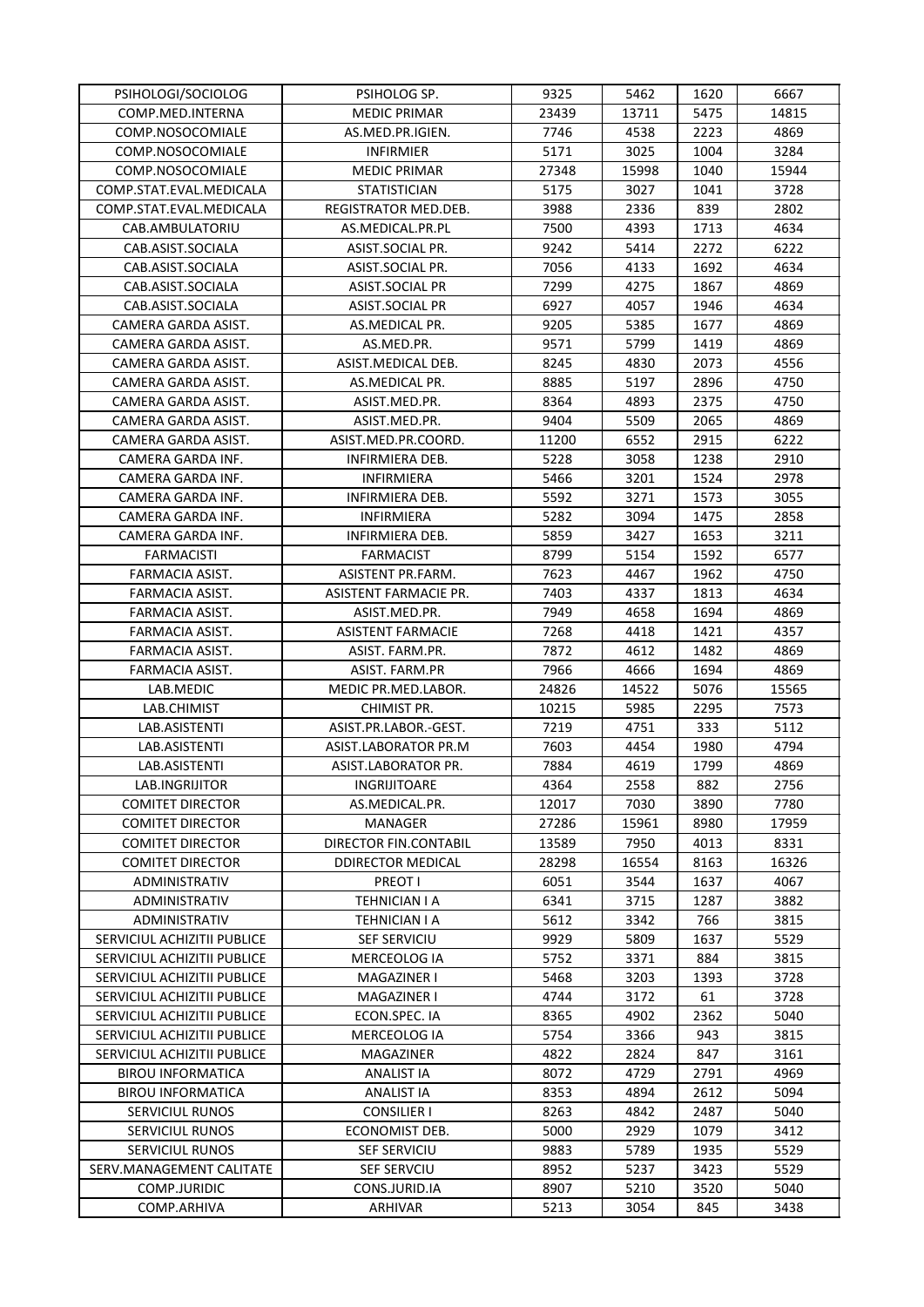| COMP.PSI, SEC. MUNCII         | INGINER SPEC.IA                | 7460        | 4364        | 2104 | 5040         |
|-------------------------------|--------------------------------|-------------|-------------|------|--------------|
| SERV.CONTABILITATE            | CONTABIL I A                   | 6216        | 3641        | 1940 | 4033         |
| SERV.CONTABILITATE            | <b>SEF SERVICIU</b>            | 8580        | 5019        | 2404 | 5529         |
| SERV.CONTABILITATE            | <b>CONTABIL I A</b>            | 5812        | 3405        | 1346 | 3723         |
| SERV.CONTABILITATE            | <b>ECONOMIST I</b>             | 6423        | 3763        | 1683 | 4277         |
| <b>CONSILIU ADMINISTRATIE</b> | MEMBRU                         | 0           | 0           | 0    | 0            |
| <b>CONSILIU ADMINISTRATIE</b> | membru                         | $\mathbf 0$ | $\mathbf 0$ | 0    | 0            |
| CONSILIU ADMINISTRATIE        | MEMBRU                         | 0           | 0           | 0    | 0            |
| CONSILIU ADMINISTRATIE        | MEMBRU                         | $\mathbf 0$ | 0           | 0    | 0            |
| CONSILIU ADMINISTRATIE        | MEMBRU                         | $\mathbf 0$ | 0           | 0    | 0            |
| <b>CONSILIU ADMINISTRATIE</b> | MEMBRU                         | $\mathbf 0$ | $\mathbf 0$ | 0    | $\mathbf{0}$ |
| <b>BUCAT.CALIF</b>            | M.CALIF.BUCATAR II             | 5429        | 3181        | 882  | 3462         |
| <b>BUCAT.CALIF</b>            | M.CALIF.BUCATAR II             | 5583        | 3272        | 1127 | 3462         |
| <b>BUCAT.CALIF</b>            | M.CALIF, BUCATAR II            | 5330        | 3123        | 1073 | 3295         |
| <b>BUCAT.CALIF</b>            | M.CALIF.BUCATAR II             | 5496        | 3220        | 1127 | 3462         |
| <b>BUCAT.CALIF</b>            | M.CALIF.BUCATAR II             | 5496        | 3219        | 1127 | 3462         |
| BUCAT.CALIF                   | MUNC.CALIF.III-BUCATAR         | 5316        | 3114        | 747  | 3285         |
| <b>BUCAT.CALIF</b>            | M.CALIF.-BUCATAR I             | 5791        | 3392        | 766  | 3572         |
| <b>BUCAT.CALIF</b>            | M.CALIF.BUCATAR II             | 5583        | 3271        | 1127 | 3462         |
| <b>BUCAT.CALIF</b>            | M.CALIF.BUCATAR II             | 5732        | 3359        | 882  | 3462         |
| <b>BUCAT.NECALIF</b>          | MUNCITOR NECALIFICAT           | 4010        | 2349        | 537  | 2232         |
| <b>BUCAT.NECALIF</b>          | MUNCITOR NECALIFICAT           | 4165        | 2440        | 950  | 2232         |
| <b>BUCAT.NECALIF</b>          |                                |             |             |      |              |
|                               | MUNC.NECALIF.                  | 4617        | 2705        | 1235 | 2490         |
| <b>BUCAT.NECALIF</b>          | MUNC. NECALIF.                 | 4357        | 2553        | 761  | 2551         |
| <b>BUCAT.NECALIF</b>          | MUNCITOR NECALIFICAT           | 4019        | 2354        | 743  | 2232         |
| <b>BUCAT.NECALIF</b>          | MUNC.NECALIF.                  | 4253        | 2493        | 761  | 2551         |
| <b>BUCAT.NECALIF</b>          | MUNC.NECALIF.                  | 4235        | 2481        | 761  | 2551         |
| CENTRALA TERMICA              | M.CALIF.FOCHIST I              | 5094        | 2984        | 1175 | 3572         |
| <b>CENTRALA TERMICA</b>       | M.CALIF.FOCHISTI               | 5594        | 3277        | 0    | 3572         |
| CENTRALA TERMICA              | MUNCIT.CALIF.IV-FOCHIST        | 4528        | 2652        | 537  | 2930         |
| <b>CENTRALA TERMICA</b>       | M.CALIF.FOCHIST II             | 5078        | 2974        | 931  | 3462         |
| <b>CENTRALA TERMICA</b>       | M.CALIF.FOCHIST I              | 5941        | 3482        | 0    | 3572         |
| PAZA                          | PAZNIC I                       | 5296        | 3102        | 1396 | 2911         |
| PAZA                          | PAZNIC I                       | 5309        | 3110        | 1396 | 2911         |
| PAZA                          | PAZNIC I                       | 5079        | 2975        | 1396 | 2911         |
| PAZA                          | PAZNIC I                       | 5044        | 2955        | 1396 | 2911         |
| PAZA                          | PAZNIC                         | 5157        | 3021        | 1330 | 2771         |
| PAZA                          | PAZNIC I                       | 5270        | 3087        | 1396 | 2911         |
| PAZA                          | <b>PAZNIC II</b>               | 4929        | 2887        | 1074 | 2911         |
| MUNC.CALIF                    | M.CALIF.III- ZUGRAV            | 5066        | 2968        | 1465 | 3462         |
| MUNC.CALIF                    | M.CALIF.II- CROITOR            | 4984        | 2925        | 670  | 3378         |
| MUNC.CALIF                    | M.CALIF.II-ZIDAR               | 4913        | 2879        | 957  | 3378         |
| MUNC.CALIF                    | M.CALIF.II- CROITOR            | 4825        | 2826        | 1100 | 3378         |
| MUNC.CALIF                    | MUNCIT.CALIF.IV-ELECTRICIAN    | 5254        | 3078        | 732  | 3099         |
| MUNC.CALIF                    | MUNCIT.CALIF.I-electrician     | 5939        | 3479        | 777  | 3485         |
| MUNC.CALIF                    | MUNCIT.CALIF.IV-INSTALATOR     | 4735        | 2773        | 910  | 3257         |
| MUNC.CALIF                    | M.CALIF.II                     | 5574        | 3266        | 1465 | 3462         |
| MUNC.CALIF                    | Muncit.III-Lac.mecanic         | 4572        | 2678        | 845  | 3163         |
| MUNC.CALIF                    | MUNCITOR CALIF.IV-ELECTRICIAN  | 5565        | 3260        | 1361 | 3257         |
| MUNC.CALIF                    | MUNCIT.CALIF.IV-electrician    | 4967        | 2909        | 1235 | 2726         |
| MUNC.CALIF                    | M.CAL.I-TIMPLAR                | 4747        | 2781        | 1175 | 3572         |
| MUNC.CALIF                    | M.CALIF.I- INSTALATOR          | 5062        | 2965        | 971  | 3572         |
| MUNC.CALIF                    | MUNCIT.CALIFICAT IV-INSTALATOR | 4107        | 2405        | 743  | 2726         |
| MUNC.NECALIF.                 | MUNCITOR NECALIF.              | 3780        | 2214        | 826  | 2452         |
| MUNC.NECALIF.                 | MUNC.NECALIF.                  | 4579        | 2682        | 322  | 2452         |
| MUNC.NECALIF.                 | MUNC.NECALIF.                  | 4617        | 2705        | 1235 | 2490         |
| MUNC.NECALIF.                 | MUNC.NECALIF.                  | 3871        | 2267        | 973  | 2551         |
| <b>SOFERI</b>                 | SOFER I                        | 5560        | 3257        | 1281 | 3742         |
| <b>SOFERI</b>                 | SOFER I                        | 5621        | 3294        | 1438 | 3836         |